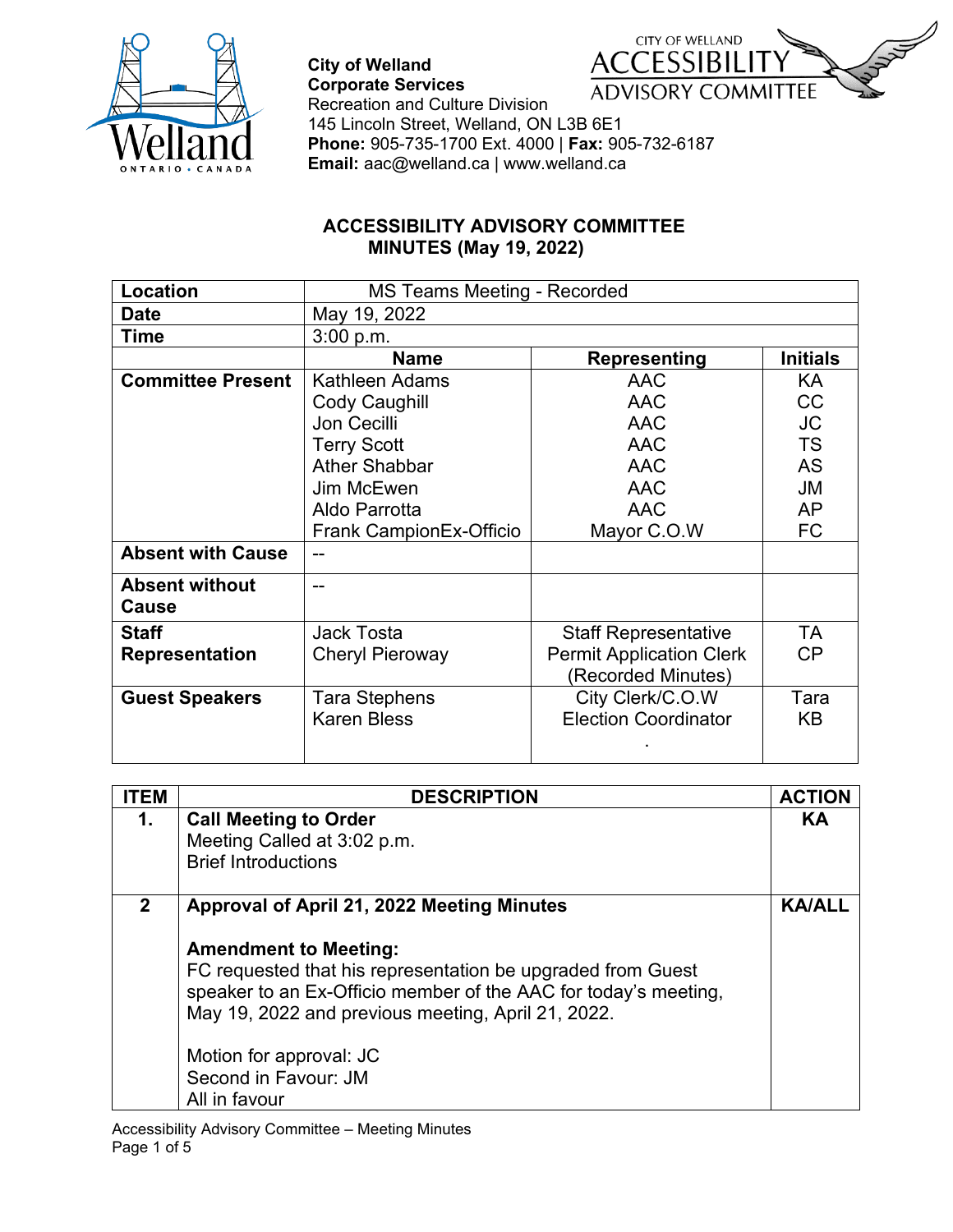

| $\mathbf{3}$ | Approval of May 19, 2022 agenda<br>Motion for approval: AP<br>Second in Favour: JM<br>All in favour<br><b>Conflict of Interest:</b><br>"Having reviewed the agenda, does any committee member have a                                                                                                                                                                                                                                                                                                                                                                                                                                                                                                | KΑ                |
|--------------|-----------------------------------------------------------------------------------------------------------------------------------------------------------------------------------------------------------------------------------------------------------------------------------------------------------------------------------------------------------------------------------------------------------------------------------------------------------------------------------------------------------------------------------------------------------------------------------------------------------------------------------------------------------------------------------------------------|-------------------|
|              | need to disclose a direct or indirect pecuniary interest with respect to<br>today's agenda"<br>FC indicated he had a possible conflict of interest with respect to the<br><b>Business/Actions Arising from past Minutes</b><br>The report from the Engineering Department regarding<br>responsibility for curbs, and curb cuts                                                                                                                                                                                                                                                                                                                                                                      |                   |
|              | FC indicated that he would withdraw himself from this vote                                                                                                                                                                                                                                                                                                                                                                                                                                                                                                                                                                                                                                          |                   |
| 4            | <b>New Business/Discussion:</b><br><b>Report on Polling Stations</b>                                                                                                                                                                                                                                                                                                                                                                                                                                                                                                                                                                                                                                | <b>Tara</b><br>KΒ |
|              | Tara advised that they have eleven Polling Stations that they are<br>considering at this time that have very few concerns with regards to<br>accessibility. These sites are the Community Room at the Seaway<br>Mall Branch Library, 800 Niagara St; Wesley United Church, 244 First<br>Ave; Centennial High School, 240 Thorold Rd; Fitch Street School,<br>164 Fitch St; Wellspring Community Church, 370 South Pelham Rd;<br>Casa Dante Lodge, 34 Lincoln St; Welland Community Centre; 145<br>Lincoln St; East Dale Secondary School, 170 Wellington St; Royal<br>Canadian Legion, 383 Morningstar Ave; Croatian National Home, 6<br>Broadway; and the Flatwater Centre, 16 Townline Tunnel Rd. |                   |
|              | Topics discussed were separate entrances and exits, social<br>distancing line markings with tape if necessary, location and<br>availability of accessibility parking, table location floor plans to<br>eliminate barriers, and availability of informational officers to direct<br>the public.                                                                                                                                                                                                                                                                                                                                                                                                      |                   |
|              | Locations of most concern are Wesley United Church's<br>entrances/exits, Centennial School's parking location, and Fitch<br>Street School's parking.                                                                                                                                                                                                                                                                                                                                                                                                                                                                                                                                                |                   |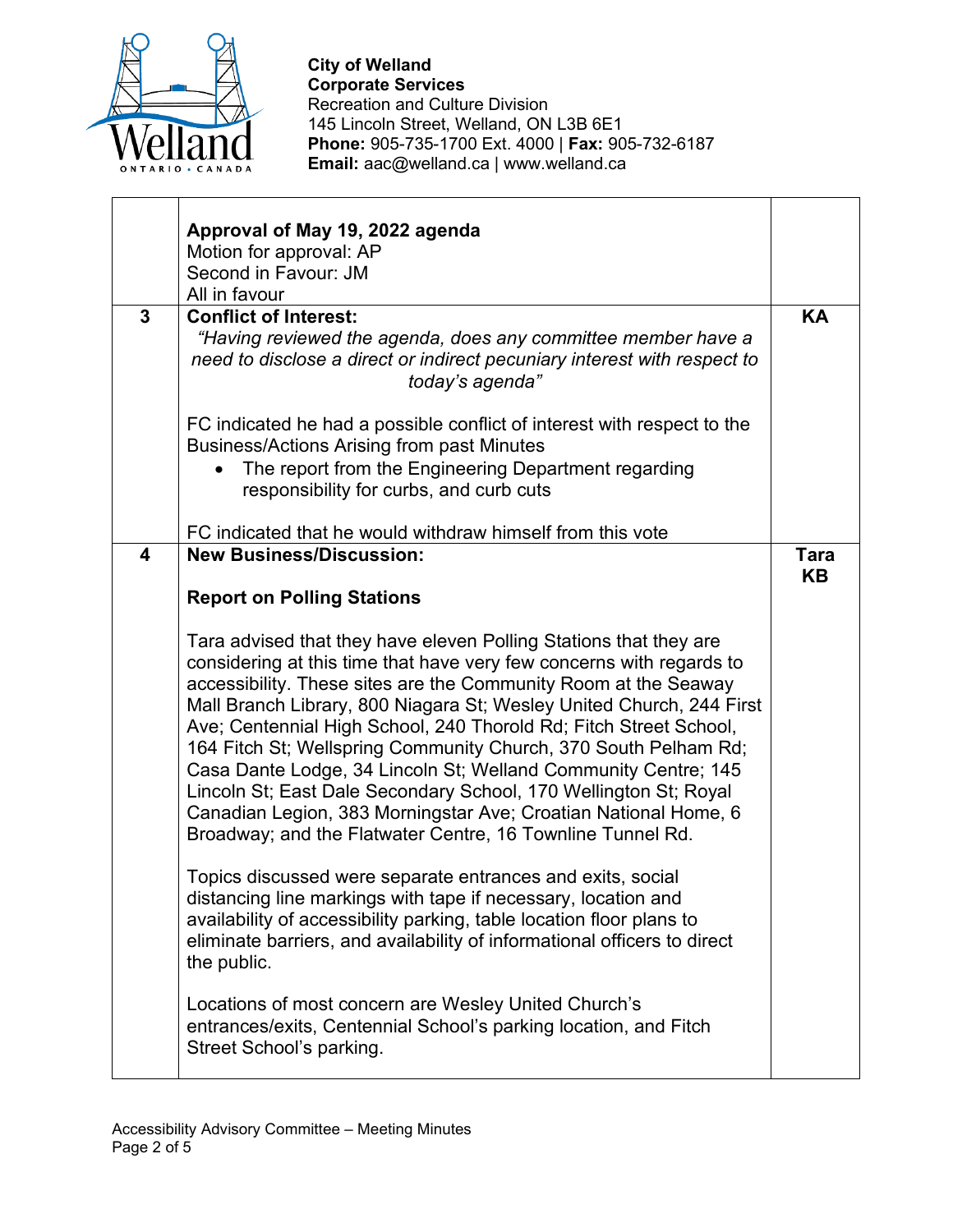

|    | Polling Stations will be "Open Polls" allowing any ward to vote at any     |  |
|----|----------------------------------------------------------------------------|--|
|    | location.                                                                  |  |
|    |                                                                            |  |
| 5. | <b>Business/Actions Arising from past Minutes</b>                          |  |
|    |                                                                            |  |
|    | JT gave an overview of research that Rob Axiak (RA) previously             |  |
|    | completed on behalf of the AAC and the COW in achieving                    |  |
|    | Legislative Compliance with accessibility standards that have been         |  |
|    | proposed by the province. RA discovered that several other                 |  |
|    | municipalities have joined forces as a JAAC (Joint Accessibility           |  |
|    | Advisory Committee) whereby they regularly participate with an             |  |
|    | accessibility consultant enabling them to develop their own                |  |
|    | accessibility plan and to fulfil the legislative compliance.               |  |
|    | Rob's research may have been misinterpreted by some committee              |  |
|    | members who felt that the intent was to dismember to the current           |  |
|    | committee. This meeting was the first opportunity for staff to fully       |  |
|    | explain what options are available to the committee and to clarify any     |  |
|    | misunderstandings.                                                         |  |
|    | Preparation of an Accessibility Plan would involve input form Transit,     |  |
|    | Planning, Human Resources, the Communications Department, to               |  |
|    | name a few.                                                                |  |
|    |                                                                            |  |
|    | <b>Discussion followed</b>                                                 |  |
|    | JC commented on our biggest challenge, is our lack of in-house             |  |
|    | expertise to be able to complete the requirements and solicit the          |  |
|    | required information from the appropriate sources. He mentioned the        |  |
|    | Herrington Group but also suggested that the committee may explore         |  |
|    | other options.                                                             |  |
|    | To provide additional expertise on Accessibility, staff would need to      |  |
|    | prepare a report at budget deliberations, outlining all the options        |  |
|    | which are available and providing cost estimates for each option           |  |
|    | including the benefits and well as recommendations for the preferred       |  |
|    | option.                                                                    |  |
|    | In light of the current growth Welland is experiencing, staff availability |  |
|    | is becoming difficult due to the workloads of each department. This        |  |
|    | may be addressed by exploring outside assistance for the Committee         |  |
|    | KA commented that she felt our biggest drawback was the                    |  |
|    | committee's lack of budget and a delineation between the City's            |  |
|    |                                                                            |  |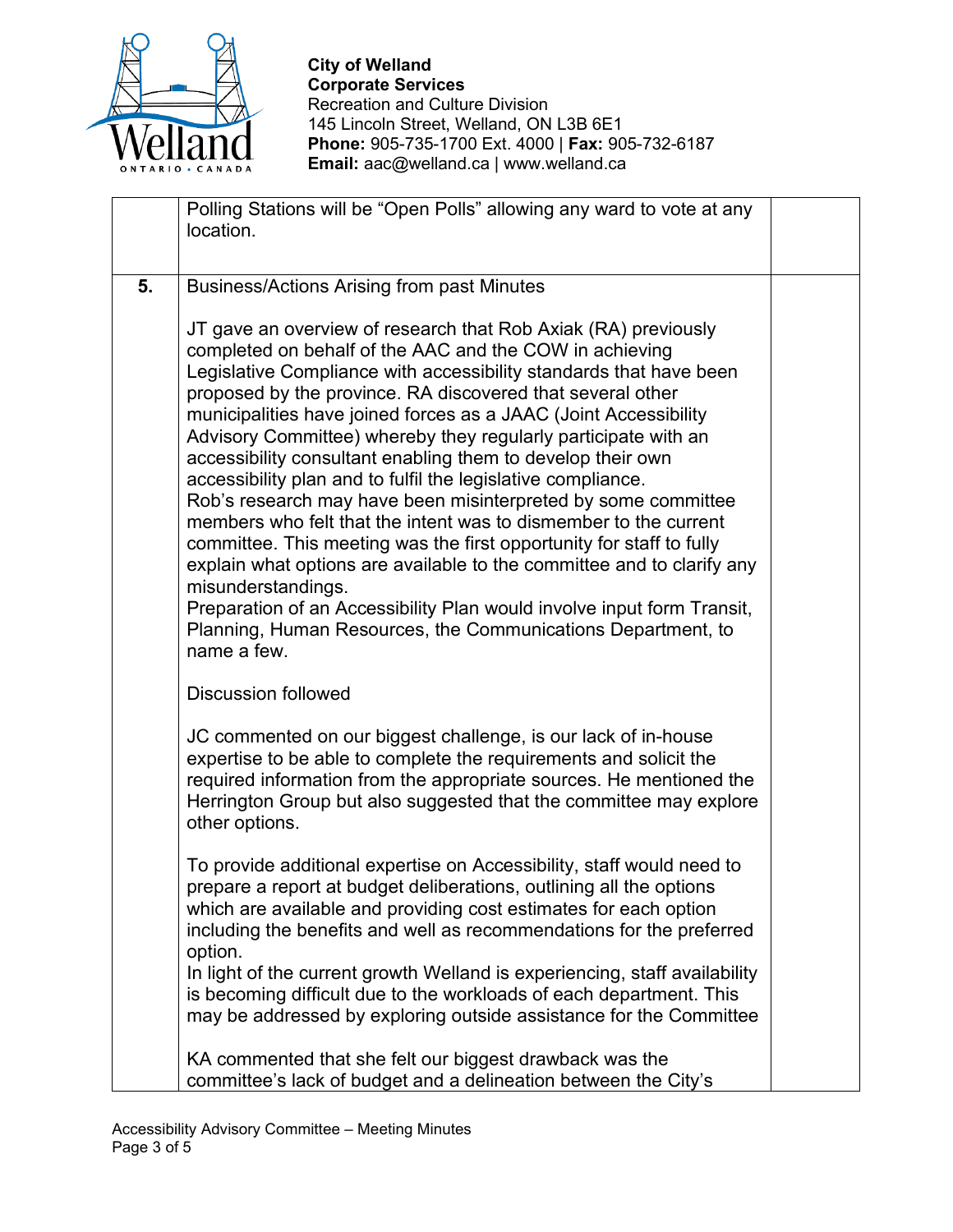

|    | FC had to leave the meeting at 3:40 p.m. and KA promised to email<br>him updates.                                                                                                                                                                                                                                                                                                                                                             |               |
|----|-----------------------------------------------------------------------------------------------------------------------------------------------------------------------------------------------------------------------------------------------------------------------------------------------------------------------------------------------------------------------------------------------------------------------------------------------|---------------|
|    | KA asked about the process to acquire a budget, as there has never<br>been one provided before. JT suggested that they reach out to the<br>CAO's office to see what was done in the past. If looking for revenue,<br>Council would want to be presented with some cost estimates and/or<br>deliverables.                                                                                                                                      |               |
|    | In an answer to a question by JM, KA stated that the municipality is<br>responsible for preparing and submitting compliance reports. In past<br>years, the staff liaison has worked with the chair and the committee to<br>look at present progress, future plans, and goals. The five-year<br>accessibility plan is an example of this.                                                                                                      |               |
|    | JC/KA agreed with the suggestions from JT, that we need an<br>overview of the municipal expectations and if available, request a<br>presentation on the legislative process and obligations. JT thought<br>that Human Resources might also have access to some available<br>resources. AS suggested the Ministry of Accessibility might be able to<br>provide a presentation. KA recommended we include City staff such<br>as the City Clerk. |               |
|    | In light of JT's research with the human resources committee<br>regarding training in AODA compliance, the vote on his questions<br>regarding further investigation into joining the JAAC or remaining with<br>the status quote were tabled.                                                                                                                                                                                                  |               |
|    | KA reminded the committee the June meeting is the last one prior to<br>the summer break, reconvening in September. JT was tasked with<br>reaching out to Human Resources and said he would bring back<br>information.                                                                                                                                                                                                                         |               |
| 6. | <b>Discussion on curb cuts</b> — Due to time constraints, the curb and<br>curb cut discussion has been moved back to June.                                                                                                                                                                                                                                                                                                                    | <b>KA</b>     |
| 7. | <b>Correspondence</b><br>Nothing to report                                                                                                                                                                                                                                                                                                                                                                                                    | KA            |
| 8. | Adjournment 4:01 p.m.                                                                                                                                                                                                                                                                                                                                                                                                                         | <b>KA/ALL</b> |
|    | Motion to adjourn: AP<br>Second: CC<br>All in favour                                                                                                                                                                                                                                                                                                                                                                                          |               |